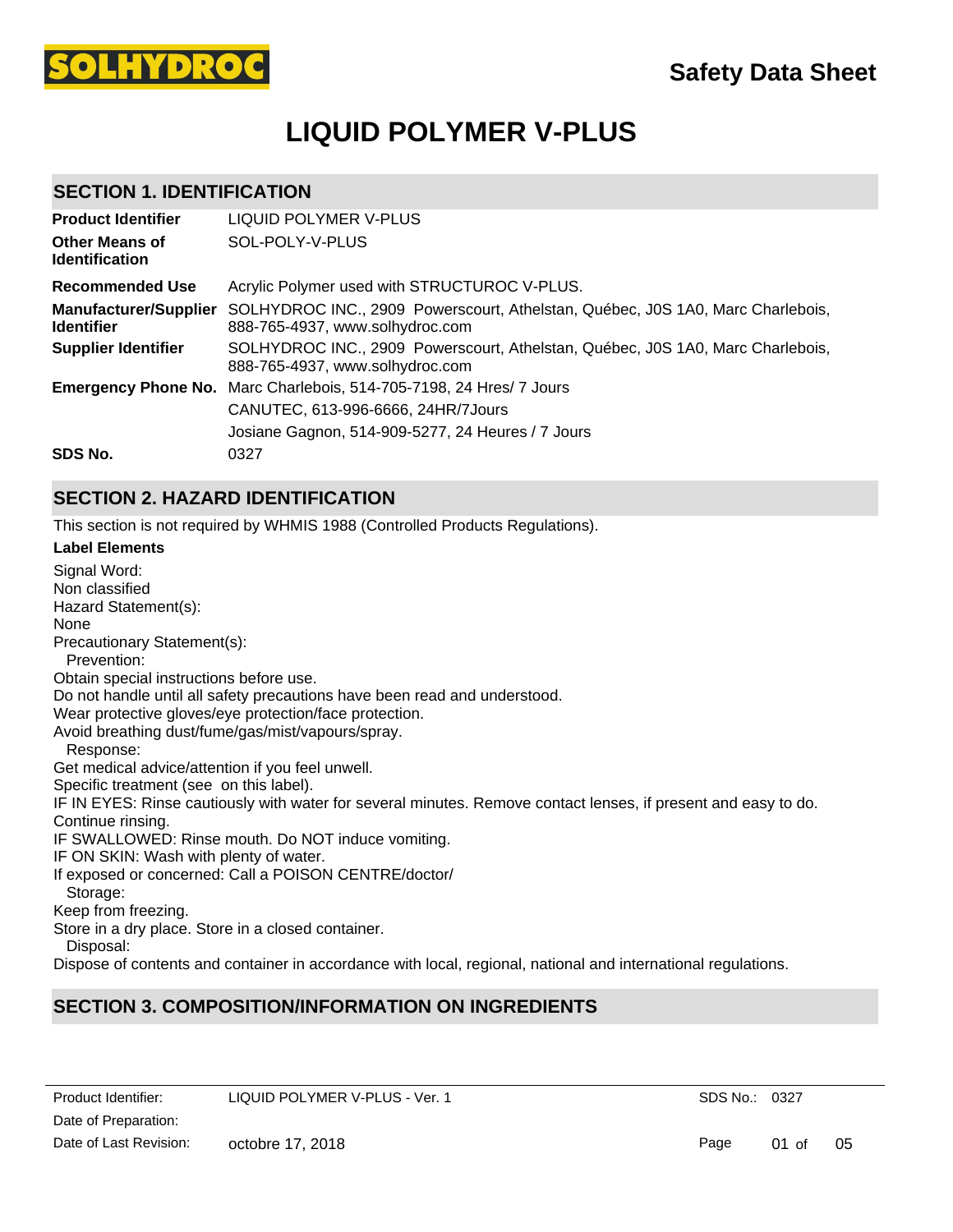#### **Notes**

This product does not carry a hazardous material

# **SECTION 4. FIRST-AID MEASURES**

### **First-aid Measures**

### **Inhalation**

Move to fresh air. Get medical advice or attention if you feel unwell or are concerned.

# **Skin Contact**

Take off immediately contaminated clothing, shoes and leather goods (e.g. watchbands, belts). Wash with plenty of water. Get medical advice or attention if you feel unwell. Thoroughly clean clothing, shoes and leather goods before reuse or dispose of safely.

# **Eye Contact**

Immediately rinse the contaminated eye(s) with lukewarm, gently flowing water for 15-20 minutes, while holding the eyelid(s) open. Remove contact lenses, if present and easy to do. If eye irritation persists, get medical advice or attention.

#### **Ingestion**

Give two glasses of water do NOT induce vomiting unless medically advised if exposed or concerned, get medical advice or attention.

#### **Most Important Symptoms and Effects, Acute and Delayed**

If in eyes: causes very mild irritation. If on skin and/or swallowed: may cause mild irritation.

#### **Immediate Medical Attention and Special Treatment**

#### **Target Organs**

Eyes, skin, respiratory system.

#### **Special Instructions**

Not applicable.

#### **Medical Conditions Aggravated by Exposure**

None known.

# **SECTION 5. FIRE-FIGHTING MEASURES**

#### **Extinguishing Media**

#### **Suitable Extinguishing Media**

Carbon dioxide, dry chemical powder, appropriate foam, water spray or fog.

**Unsuitable Extinguishing Media**

High pressure water jet.

#### **Specific Hazards Arising from the Product**

This product presents no unusual hazards in a fire situation.

#### **Special Protective Equipment and Precautions for Fire-fighters**

Self contained NIOSH approved breathing apparatus should be available for fire fighters. Chemical protective clothing (e.g. chemical splash suit) and positive pressure SCBA may be necessary. See Skin Protection in Section 8 (Exposure Controls/Personal Protection) for advice on suitable chemical protective materials.

# **SECTION 6. ACCIDENTAL RELEASE MEASURES**

#### **Personal Precautions, Protective Equipment, and Emergency Procedures**

Do not touch damaged containers or spilled product unless wearing appropriate protective equipment. Use the personal protective equipment recommended in Section 8 of this safety data sheet.

#### **Environmental Precautions**

| Product Identifier:    | LIQUID POLYMER V-PLUS - Ver. 1 | SDS No.: 0327 |         |    |
|------------------------|--------------------------------|---------------|---------|----|
| Date of Preparation:   |                                |               |         |    |
| Date of Last Revision: | octobre 17, 2018               | Page          | $02$ of | 05 |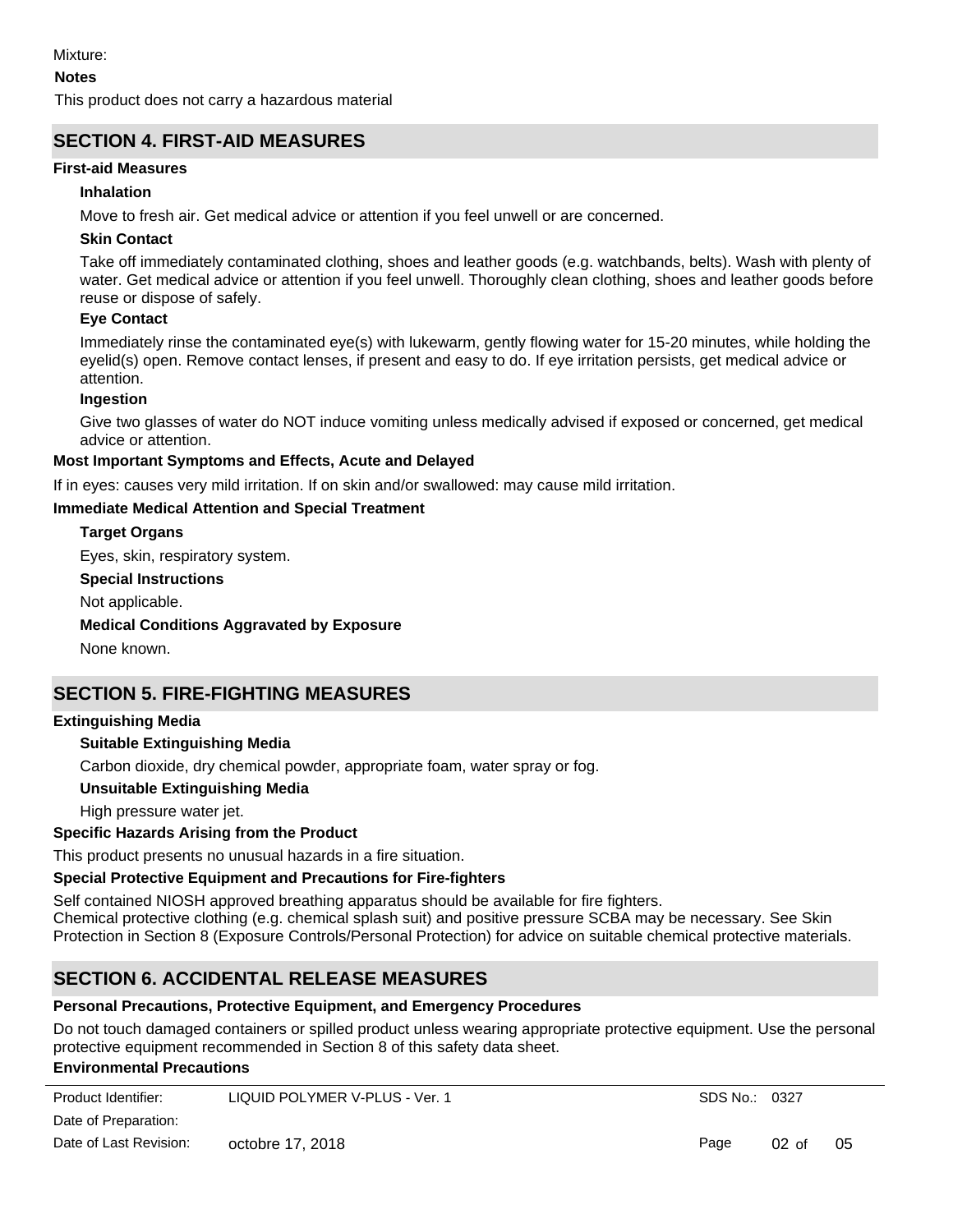Do not allow into any sewer, on the ground or into any waterway.

#### **Methods and Materials for Containment and Cleaning Up**

Contain and soak up spill with absorbent that does not react with spilled product. Absorb spill with inert material, then place in a chemical waste container.

# **SECTION 7. HANDLING AND STORAGE**

#### **Precautions for Safe Handling**

Do not get in eyes, on skin or on clothing. Immediately report leaks, spills or failures of the safety equipment (e.g. ventilation system). Use adequate ventilation and employ respiratory protection where dust or fumes may be generated.

#### **Conditions for Safe Storage**

Store in an area that is: cool, well-ventilated. Store in the original, labelled, shipping container. Keep container from freezing.

# **SECTION 8. EXPOSURE CONTROLS/PERSONAL PROTECTION**

#### **Appropriate Engineering Controls**

General ventilation is usually adequate. Provide eyewash and safety shower if contact or splash hazard exists.

### **Individual Protection Measures**

**Eye/Face Protection** Wear chemical safety goggles.

#### **Skin Protection**

Wear chemical protective clothing e.g. gloves, aprons, boots.

#### **Respiratory Protection**

Not normally required if product is used as directed.

# **SECTION 9. PHYSICAL AND CHEMICAL PROPERTIES**

### **Basic Physical and Chemical Properties**

| Grey.                                                        |
|--------------------------------------------------------------|
| Not available                                                |
| Not available                                                |
| $0 °C$ (32 °F) (freezing)                                    |
| 100 °C (212 °F)                                              |
| Not available                                                |
| Not available                                                |
| Not applicable (upper); Not applicable (lower)               |
| Not available                                                |
| Dispersible in water                                         |
| Not applicable                                               |
| Not available                                                |
| Not available (kinematic); $\sim$ 1500 centipoises (dynamic) |
|                                                              |
| Liquid                                                       |
| Not available                                                |
| Not available                                                |
| Not available                                                |
| Not available                                                |
|                                                              |

Date of Preparation: Product Identifier: LIQUID POLYMER V-PLUS - Ver. 1 Date of Last Revision: octobre 17, 2018

SDS No.: 0327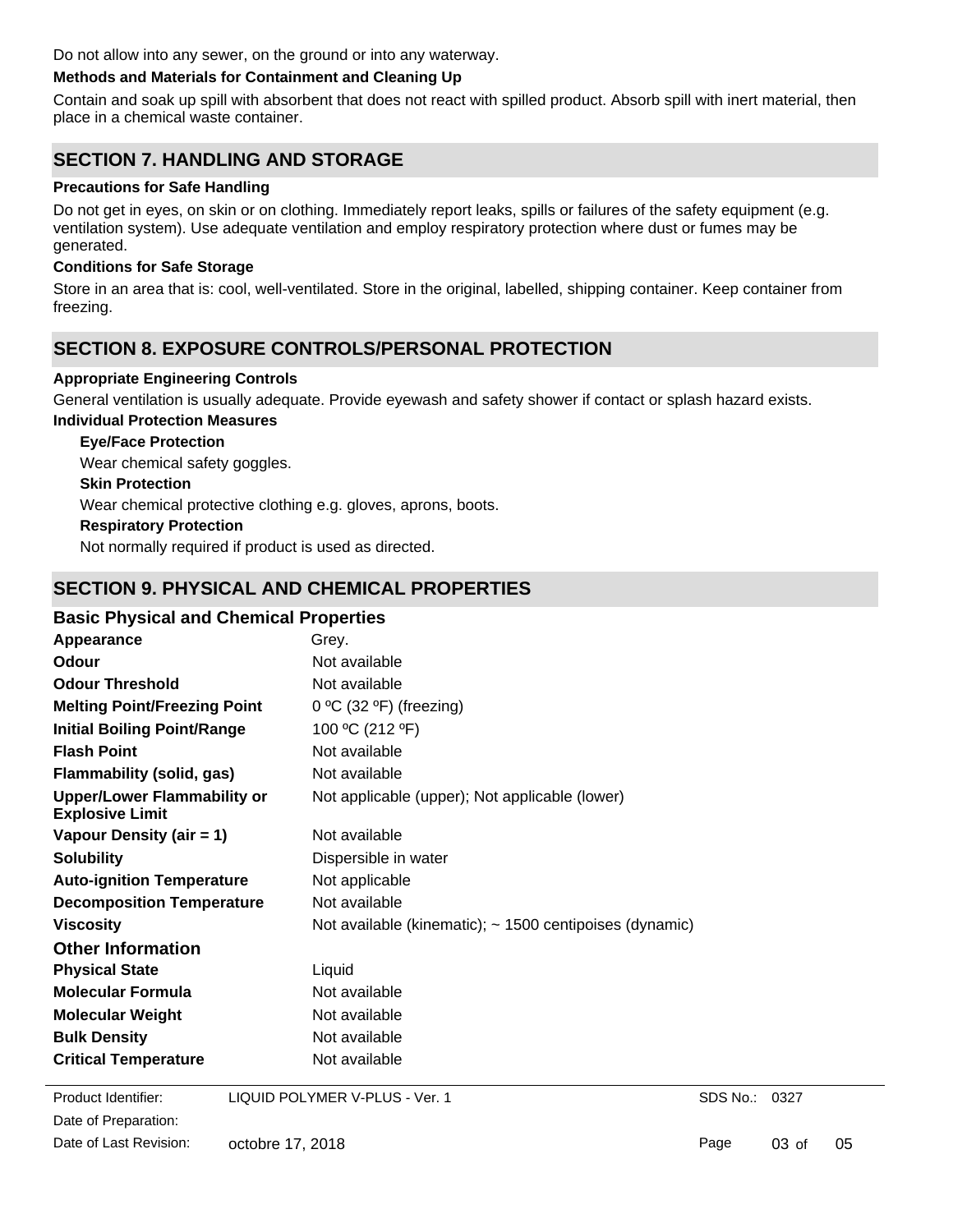# **SECTION 10. STABILITY AND REACTIVITY**

**Chemical Stability** Normally stable. **Conditions to Avoid** High temperatures. Freezing. Temperatures above 40 ºC **Incompatible Materials** In presences of water. **Hazardous Decomposition Products** Very toxic carbon monoxide, carbon dioxide. **Possibility of Hazardous Reactions** None expected under normal conditions of storage and use. **Reactivity** None known.

### **SECTION 11. TOXICOLOGICAL INFORMATION**

Information presented below is for the entire product, unless otherwise specified.

#### **Likely Routes of Exposure**

Eye contact; ingestion.

#### **Skin Corrosion/Irritation**

There is limited evidence of mild irritation.

#### **Serious Eye Damage/Irritation**

May cause mild irritation based on information for closely related chemicals.

#### **STOT (Specific Target Organ Toxicity) - Single Exposure**

**Skin Absorption** No information was located.

**Ingestion**

No information was located.

#### **Aspiration Hazard**

No information was located.

#### **Respiratory and/or Skin Sensitization**

No information was located.

# **SECTION 12. ECOLOGICAL INFORMATION**

#### **Ecotoxicity**

May cause long term adverse effects in aquatic environment.

#### **Persistence and Degradability**

Does not degrade rapidly based on quantitative tests.

### **Mobility in Soil**

If released into the environment, this product can move slowly through the soil.

# **SECTION 13. DISPOSAL CONSIDERATIONS**

### **Disposal Methods**

Could be coagulated and separated for landfill or incineration. Dispose in a license landfill according to official Product Identifier: LIQUID POLYMER V-PLUS - Ver. 1 SDS No.: 0327 Date of Preparation: Page 04 of 05 Date of Last Revision: octobre 17, 2018